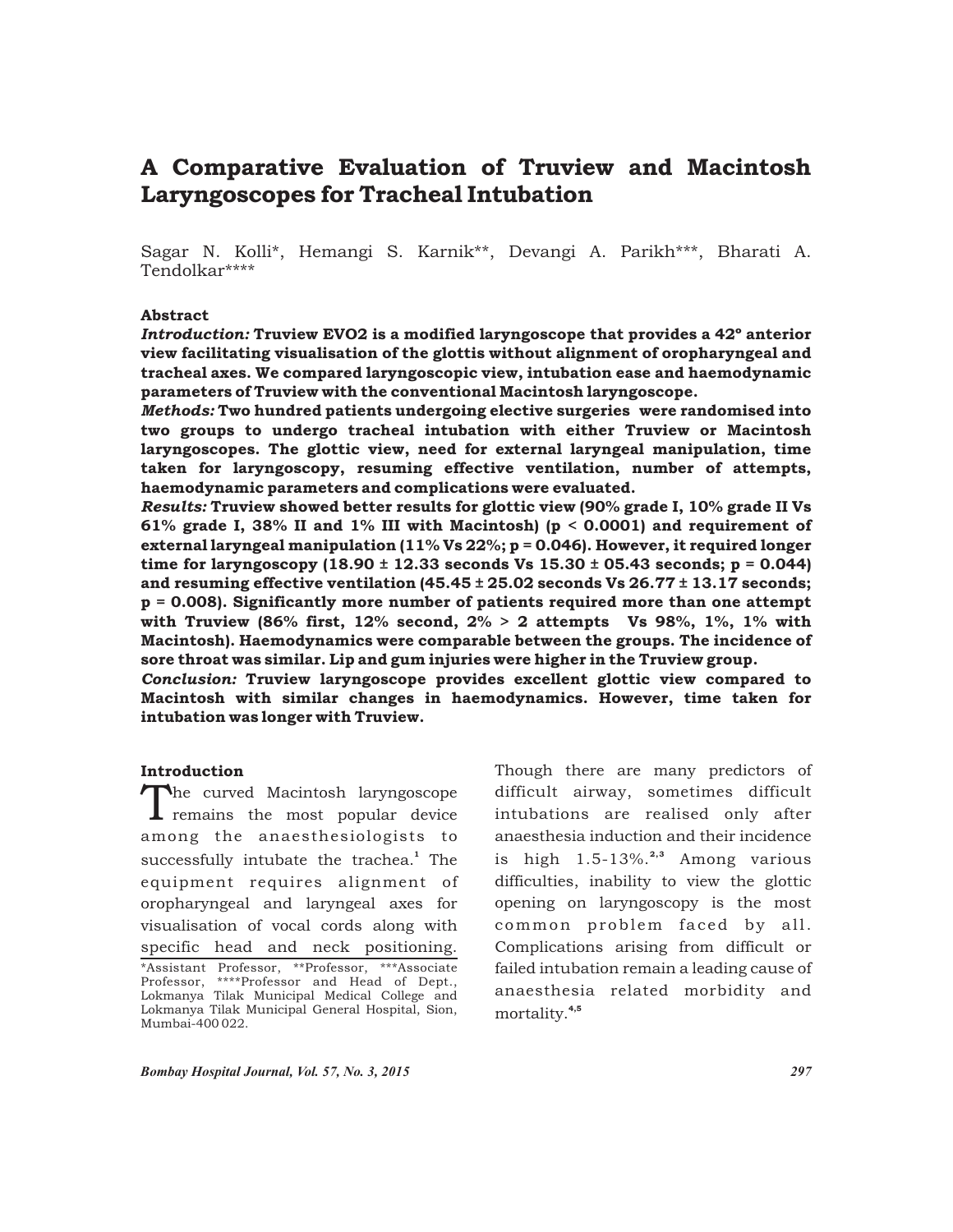In recent years, different laryngoscopes have been developed to facilitate ease of intubation. Truview  $EVO2^*$  laryngoscope<sup>6</sup> developed by Truphatek International Ltd, Netanya, Israel is a modified laryngoscope with an inexpensive telescope angled at approximately 42° anteriorly with the blade so that the glottis can be visualised through an unmagnified visual port involving 15 mm eye piece, without having to bring oral and pharyngeal axes in alignment. It also has added features like attached digital camera for easy viewing and oxygen insufflation attachment. It helps to improve the view of the glottis by one to two grades, thus may be helpful in difficult intubation cases. It is found to be associated with reduced lifting force, reduced laryngoscopy and intubation time and stable haemodynamics.<sup>7</sup>

The present study was conducted to compare Truview and Macintosh laryngoscopes for tracheal intubation in 200 patients undergoing elective surgeries. The best glottic view obtained, ease of intubation, haemodynamic parameters and incidence of complications have been compared between the two laryngoscopes.

# Methods

After approval from the institutional ethics committee, the present study was conducted in 200 ASA I and II patients of either sex between 20 and 60 years of age, weighing between 40 and 80 kg, scheduled to undergo elective surgery under general anaesthesia and tracheal intubation. Written, informed consent was obtained from all patients to participate in the

study. Patients unwilling for consent, obesity with BMI > 30, thyromental distance < 6 cm or any factor predicting difficult intubation, edentulous patients, patients on sedatives or beta blockers, anticipated haemodynamic instability and pregnant patients were excluded from the study. All the patients were examined a day before surgery and were thoroughly investigated according to the institute protocol. Patients selected were randomised into 2 groups using computer generated randomised chart; Group T (n = 100) in whom Truview laryngoscope was used and group M (n= 100) in whom Macintosh laryngoscope was used.

On arrival in the operation theatre, after confirming adequate starvation, patient's heart rate, arterial blood pressure, oxygen saturation and ECG were monitored (PM-9000 Express, Penlon, Abingdon, UK). Intravenous access was secured with 20G cannula and Ringer's lactate solution at 2 ml  $kg<sup>-1</sup>$  was started. All patients in the study were premedicated with intravenous glycopyrrolate 0.004 mg kg<sup>-1</sup>, fentanyl 2 g  $kg<sup>-1</sup>$ , midazolam 0.02 mg kg<sup>-1</sup>, ranitidine 1 mg kg<sup>-1</sup> and ondansetron 0.08 mg kg<sup>-1</sup>. After preoxygenation with 100% oxygen for 3 minutes using circle absorber system with capnograph attached, anaesthesia was induced with intravenous thiopentone sodium 4-6 mg  $kg<sup>-1</sup>$  till loss of eyelash reflex. Neuromuscular blockade was a chieved with intravenous suxamethonium 1.5 mg kg<sup>-1</sup>. Laryngoscopy was then performed at 60 seconds with one of the laryngoscopes as per group randomisation. In group M, in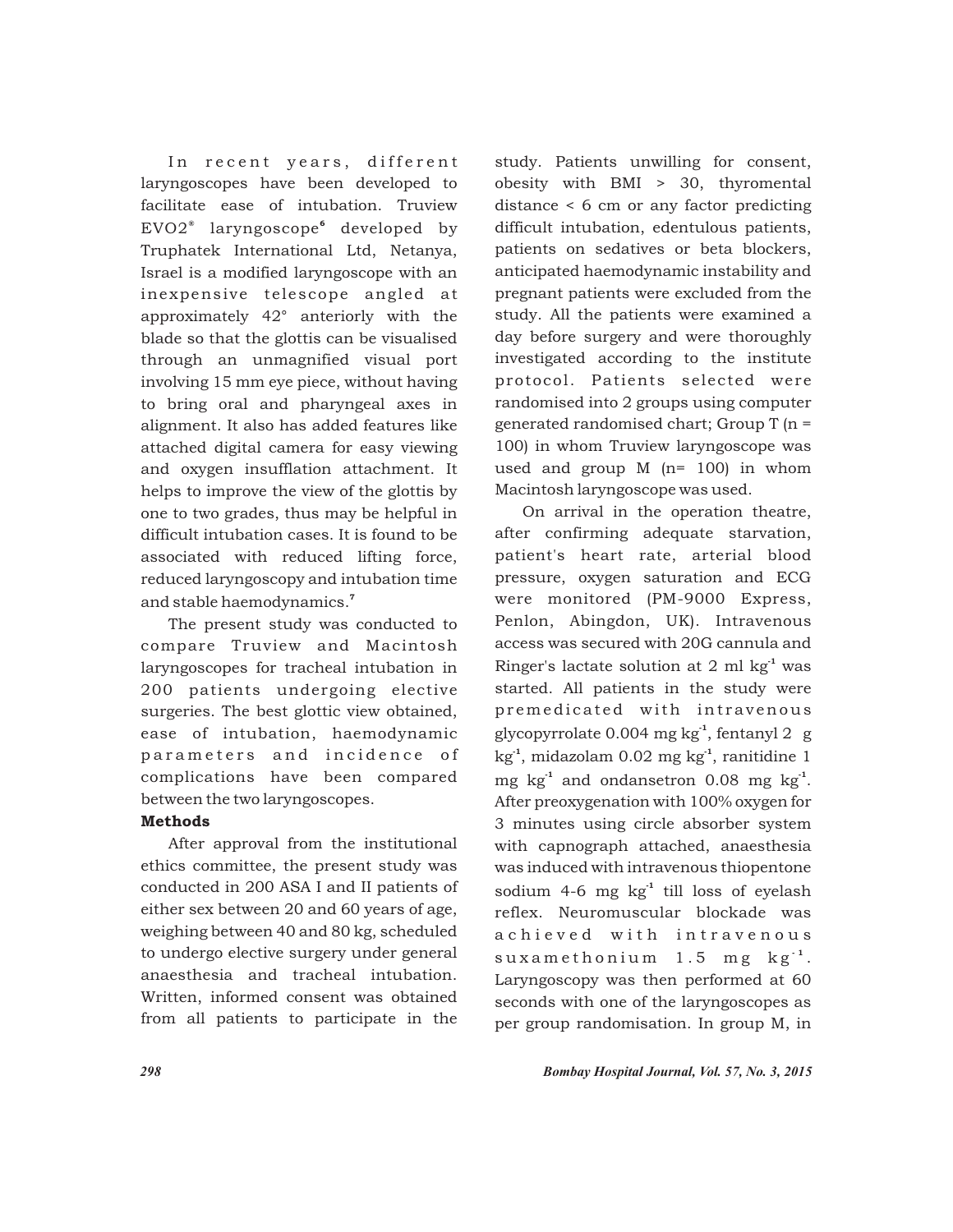supine, "sniffing morning air" position, conventional laryngoscopy was performed using Macintosh laryngoscope with blade size either 3 or 4 as per discretion of the chief anaesthesiologist and tracheal intubation was done under direct vision. In group T, with the patient's head in neutral position, Truview laryngoscope (adult size) with a digital camera and 8-10 litres oxygen flow attached, was inserted along the right tongue border till visualisation of epiglottis. Then a caudal pressure was applied towards the lower jaw to bring the larynx in the view. A tracheal tube was inserted with stylet under laryngoscopic view obtained on the camera lens. All intubations were performed by an anaesthesiologist with atleast 2 years of experience and ten intubations using Truview laryngoscope.

Time required for laryngoscopy (defined as the time from taking the face mask off till optimum laryngoscopic view of the glottis is attained) was noted. Time required for resuming effective ventilation was also noted. (i.e. time from taking face mask off till reconnection of the circuit to the tracheal tube, giving first IPPV and recording square waveform on capnograph). Best glottic view achieved was graded as per Cormack-Lehane grading criteria<sup>8</sup> (grade 1 most of the glottis is visible, grade 2, only the posterior extremity of the glottis is visible, grade 3, only the epiglottis is visible, grade 4, not even the epiglottis is seen). External laryngeal manipulation was provided whenever required to obtain satisfactory laryngeal view (C and L grading I or II) and its incidence was noted. Oxygen

saturation was continuously monitored and if it was below 95% in any patient, the laryngoscope was withdrawn and the patient was oxygenated with bag mask ventilation. Each attempt of intubation was restricted to maximum 90 seconds so that effective ventilation is achieved within two minutes. No more than two attempts were allowed and it was considered as failure to intubate and was noted. The patient was then intubated as per discretion of chief anaesthesiologist. Anaesthesia was continued with infusion of propofol and intermittent doses of vecuronium after intubation and the monitoring was continued for 20 minutes. Haemodynamic parameters in the form of heart rate and systolic blood pressures were noted at the time of induction, every two minutes till 10 minutes, then at  $15<sup>th</sup>$ minute and  $20<sup>th</sup>$  minute. Thereafter anaesthesia management was done as per the anaesthesiologist's choice and surgery was commenced.

Incidence of intubation related complications like hypoxia, laryngospasm, arrhythmia, lip trauma, oropharyngeal bleeding and postoperative sore throat or airway oedema, if any was noted.

Data analysis was done by using SPSS version 16.0. Continuous variables were tested using paired and unpaired t test for within and between group comparisons respectively. Categorical variables were tested using Pearson's Chi square test. Continuous data are presented as mean (standard deviation, (S.D.) and categorical data are presented as number and frequencies. For all statistical comparisons in this study,  $p < 0.05$  was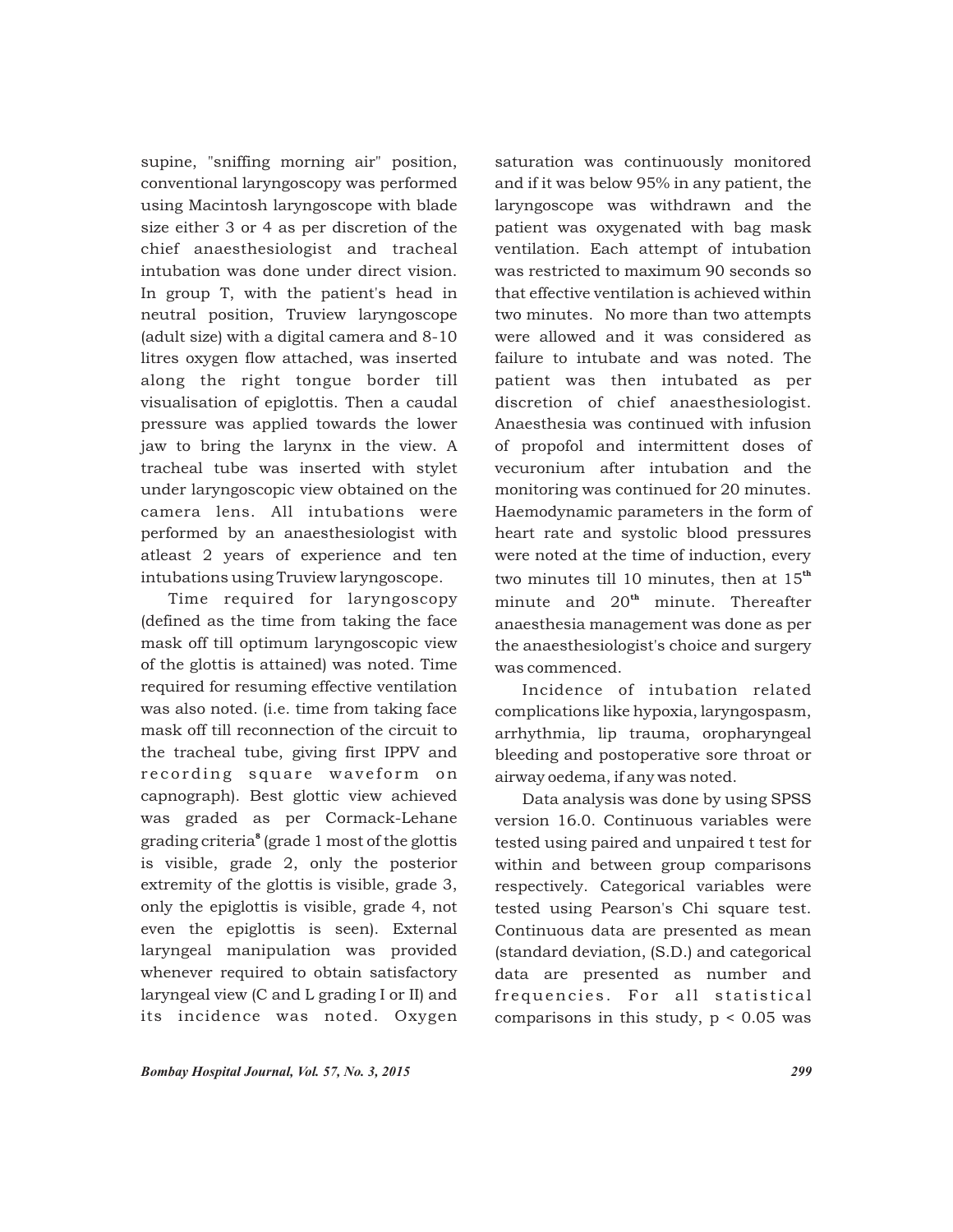taken as significant.

### Results

Two hundred patients were recruited. No assigned patients dropped out of the study. Patient characteristics were comparable between two groups (Table 1). *Table 1: Patient characteristics. Data expressed as Mean ± SD or number (proportion)*

| <b>Parameters</b> | Macintosh         | Truview           |  |
|-------------------|-------------------|-------------------|--|
|                   | $(n=100)$         | $(n=100)$         |  |
| Age (years)       | $36.28 \pm 11.47$ | $34.51 \pm 11.16$ |  |
| Range             | $20 - 60$         | $20 - 60$         |  |
| Weight (kg)       | $56.00 \pm 07.32$ | $54.36 \pm 07.19$ |  |
| Range             | $40 - 68$         | $40 - 70$         |  |
| Gender            |                   |                   |  |
| Male              | 47 (47.0)         | 44 (44.0)         |  |
| Female            | 53 (53.0)         | 56 (56.0)         |  |

p > 0.05 Not Significant

Intubation variables are summarised in Table 2. Better glottic view was obtained in group T, with 90% of patients having Cormack Lehane grade I view and 10% grade II as compared to 61% grade I, 38% grade II and 1% grade III in group M (p < 0.0001). External laryngeal manipulation (ELM) to get a satisfactory laryngeal view was required in 22% of patients in group M in comparison to 11% of patients in group T ( $p = 0.046$ ). Even in most of these 11% cases, the ELM was provided to further improve the grading or centralise the view to facilitate tracheal intubation. Time taken for laryngoscopy was significantly longer in group T  $(18.90 \pm 12.33$  seconds) in comparison to group M  $(15.30 \pm 05.43)$ seconds) ( $p = 0.044$ ). Similarly intubation using Truview laryngoscope needed statistically and clinically longer time for resuming effective ventilation (45.45 ± 25.02 seconds vs 26.77 ± 13.17 seconds)  $(p = 0.008)$  than group M. Ninety eight percent of patients could be intubated in

first attempt in group M, which was significantly more as compared to group T where first attempt was successful in only 86 percent. Twelve percent patients required second attempt with the Truview blade while only one patient was intubated in second attempt with the Macintosh blade. One patient in group M and two patients in group T required more than 2 attempts, though the difference was not significant.

*Table 2: Intubation variables. Data expressed as Mean ± SD or number.* 

| <b>Parameters</b> | <b>Macintosh</b>  | Truview           | p value     |
|-------------------|-------------------|-------------------|-------------|
|                   | $(n=100)$         | $(n=100)$         |             |
| Cormack           |                   |                   |             |
| Lehane grade      |                   |                   |             |
| (I / II / III)    | 61/38/1           | 90/10             | < 0.0001    |
| External          |                   |                   |             |
| laryngeal         |                   |                   |             |
| manipulation      |                   |                   |             |
| (Y/N)             | 22/78             | 11/89             | 0.046       |
| Time taken        |                   |                   |             |
| (sec) for:        |                   |                   |             |
| laryngoscopy      | $15.30 \pm 5.43$  | $18.90 \pm 12.33$ | 0.044       |
| resuming          | $26.77 \pm 13.17$ | $45.45 \pm 25.02$ | 0.008       |
| effective         |                   |                   |             |
| ventilation       |                   |                   |             |
| No. of attempts   | 98/1/1            | 86/12/2           | ${}_{0.05}$ |
| (first/second/    |                   |                   |             |
| >2                |                   |                   |             |

Among the twelve patients in the Truview group who required second attempt of laryngoscopy and intubation, there was poor visibility with the digital camera in three patients. These patients could be intubated in the second attempt when camera was removed and viewed directly through the eyepiece. In three patients, there was less space for passing the endotracheal tube because of the bulky laryngoscope blade relative to their mouth opening, creating difficulty for passing the tube in the first attempt. In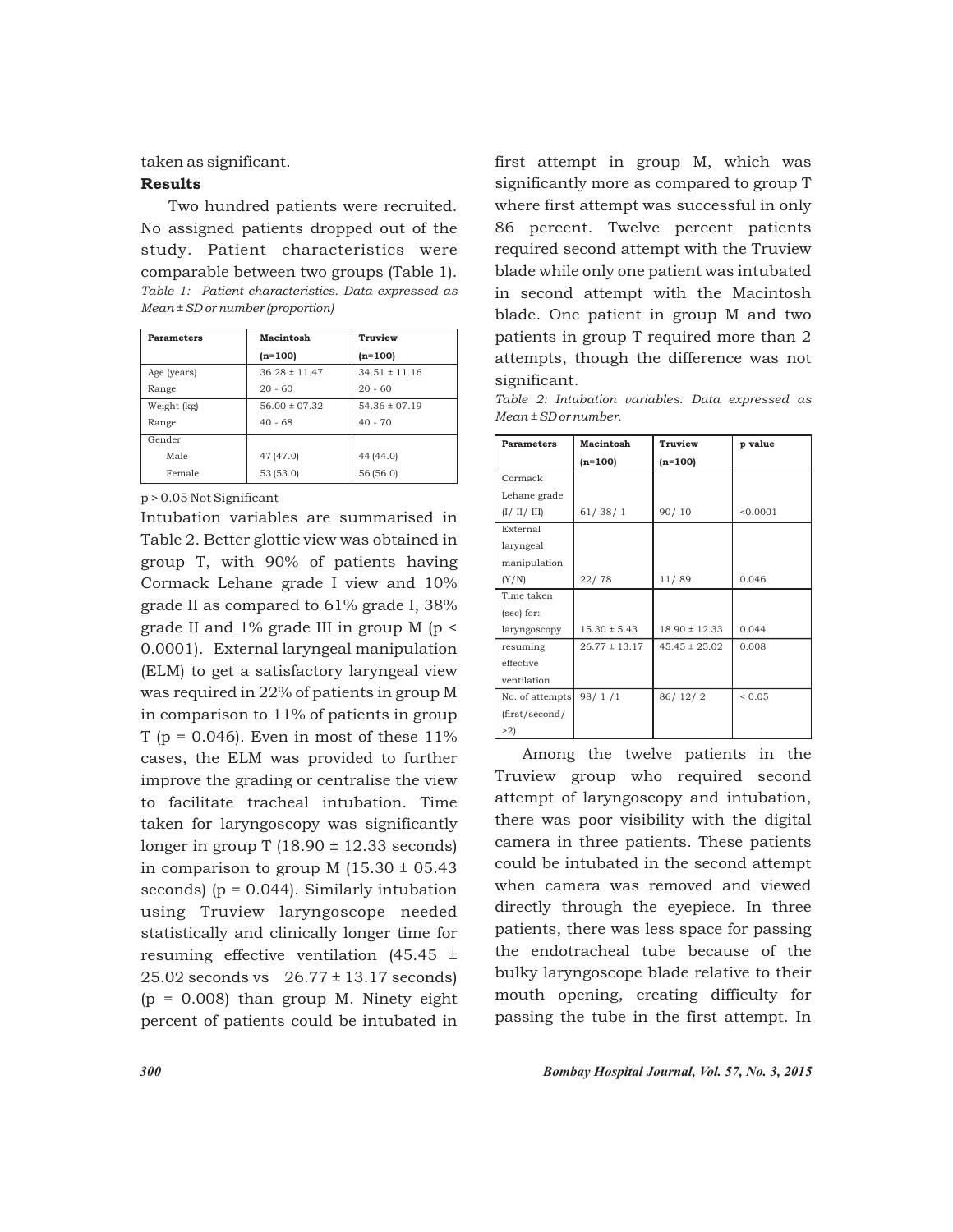two patients, there were technical problems like the camera automatically shutting off or it coming in the way of passing the tube, requiring second attempt. In two patients, there was accidental disconnection of the auxiliary oxygen supply resulting in fogging of the lens and obscuring the view. These patients were easily intubated in second attempt with the oxygen supply reconnected. In two patients, even though the glottic view was easily achieved, tube could not be negotiated through the vocal cords as it kept on sliding posteriorly. These two patients could be intubated in the second attempt when the tube was bent more anteriorly into hockey stick configuration. However in two patients, even with these manipulations, tube could not be negotiated through the vocal cords due to overhanging epiglottis. Intubation in these patients was achieved with the McCoy laryngoscope later on. Similarly in group M one patient could not be intubated due to overhanging epiglottis and patient was intubated using McCoy laryngoscope.

Compared to baseline, there was a significant increase in heart rate after laryngoscopy and intubation, maximum rise being noted at 0 minute (at the time of laryngoscopy) in both the groups $(p > 0.05)$ . After that, a gradual decrease was noted and by twenty minutes, the difference from baseline was clinically non significant (Fig. 1). There was significant increase in systolic blood pressure from the baseline after laryngoscopy and intubation which returned to near baseline values by 6th minute in both the groups  $(p > 0.05)$ .

Increase in heart rate and systolic blood pressure was comparable between the two groups (p < 0.05) (Fig. 2).



*Fig. 1: Changes in heart rate over a period of time. Time '0'min is at laryngoscopy.*



*Fig. 2: Changes in systolic blood pressure over a period of time. Time '0' is at laryngoscopy.*

Nine patients in both the groups complained of sore throat when asked, which subsided after few hours following supplementation of humidified oxygen by face mask. Six patients in group T had minor lip and gum injuries as compared to three in group M. No major adverse events were noted in this study (Table 3).

*Table 3: Incidence of complications. Data expressed as number (proportion)*

| Complications | Macintosh<br>$(n=100)$ | Truview<br>$(n=100)$ |
|---------------|------------------------|----------------------|
| Sore throat   | 9(9%                   | 9(9%                 |
| Injuries      | 3(3%)                  | 6(6%)                |

# **Discussion**

The Truview EVO2 laryngoscope was designed to improve the view of the larynx. It applies the optical principle of light refraction to provide a field of vision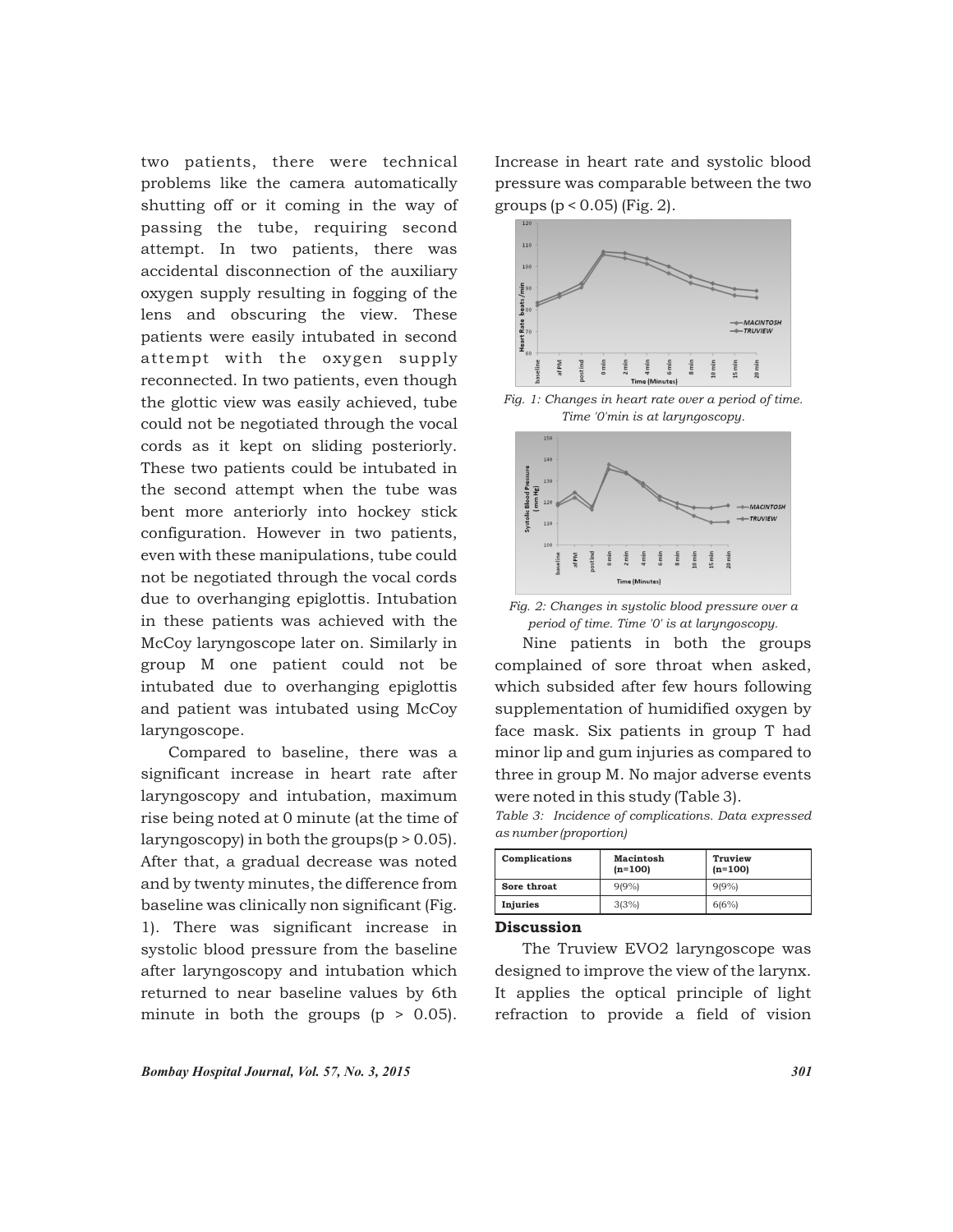spanning 42º anterior from the proximal scope end of the laryngoscope. This results in a better view of the glottis with a significantly reduced lifting force. On the contrary, Macintosh laryngoscope can provide a maximum of 30º anterior view of structures at its tip. This also requires a greater lifting force, but still, adequate glottic view is not guaranteed.

This has been demonstrated in our study where the glottic view was significantly better in the Truview group, with 90% of patients having Cormack Lehane grade I as compared to Macintosh group where only 61% were grade I (p < 0.001). This result is consistent with studies by various other authors as well.<sup>9-12</sup> Also, similar results were noted with laryngoscopes with a built-in optic apparatus and design as the Truview laryngoscope using the same optical principle.<sup>13-16</sup> As the Truview laryngoscope provides an anterior view, it should ideally eliminate the need for additional force or external laryngeal manipulation to achieve satisfactory glottic view. Though significantly lesser than with the Macintosh blade, we are still required to provide external laryngeal manipulation in 11% patients with the Truview laryngoscope. This might be partly because of our relatively lesser experience with this newer instrument, longer duration of intubation and our natural tendency to manipulate larynx laterally instead of centralising the laryngoscope to obtain a better view. Besides this, Truview laryngoscope provides a limited, tunnel like view of larynx. Trying to visualise the surrounding structures commonly seen

on direct laryngoscopy may also be responsible for manipulations. Xue et  $al<sup>17</sup>$ reported that external laryngeal pressure may be used with the Truview laryngoscope to improve the view of the glottis. The Truview blade appears to have a 9-11 mm blind spot below the blade tip which interferes with the glottic view. When the external manipulation results in a downward movement of the larynx, the upper part of the glottis, will move out of the blind spot and the Truview laryngoscope will provide an improved laryngeal view.

We required a longer time for laryngoscopy and resuming effective ventilation with the Truview (18.90 ± 12.33 and  $45 \pm 25.02$  seconds) compared to the Macintosh laryngoscope (15.30 ± 5.43 and  $26.77 \pm 13.17$  seconds respectively). Similar results were reported by many authors as well. $18,19}$  Also significantly more number of attempts were required as compared to the Macintosh laryngoscope  $(98\% \text{ vs } 86\%)$  (p<0.05) though the reasons were mainly technical like poor clarity of camera, accidentally camera going off, auxiliary oxygen tubing getting disconnected and inadequate curvature of the stylet. Similar problems were also noted by Tutuncu et  $al^{12}$  and Singh et al.<sup>10</sup> Truview laryngoscope needs to be inserted from the midline, creating difficulties with manipulation of the tongue and leaving very less space for inserting and guiding the tube from the angle of the mouth towards the midline. Laryngoscopy and intubation is performed in an indirect manner using this device. The anaesthesiologist looks through the

*302 Bombay Hospital Journal, Vol. 57, No. 3, 2015*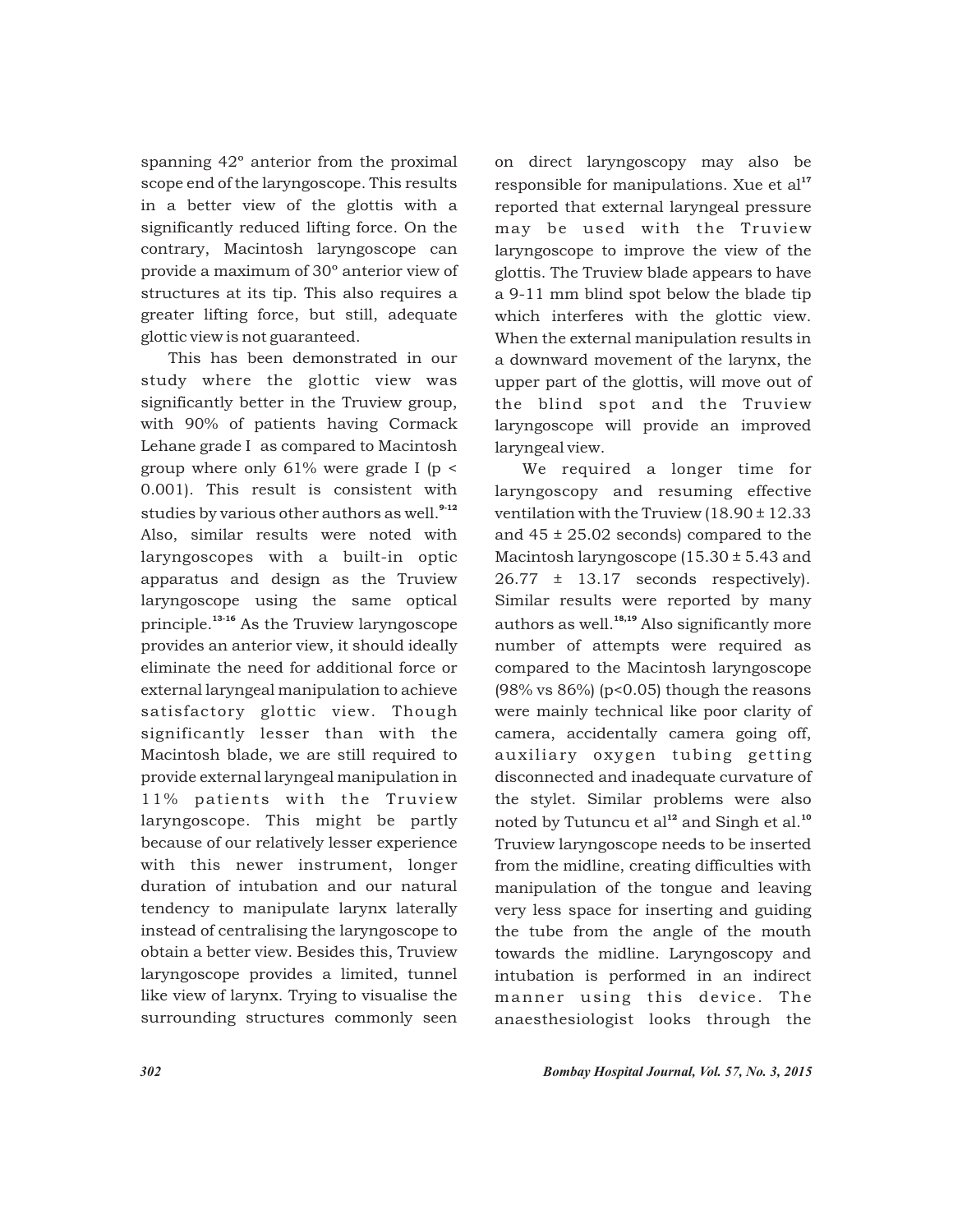Truview lens and focuses on the vocal cords. Then, the tube needs to be advanced blindly until its tip enters the Truview visual field. Performing this manoeuvre requires good eye-hand coordination and some practice. Malik et al<sup>16</sup> noted difficulty in advancing the tracheal tube towards the view of the digital camera due to fogging of the lens which prevented easy intubation with the Truview laryngoscope. However, inspite of a 50% increase in mean intubation time overall, there was no episode of desaturation in our patients which suggests that this period of time is clinically acceptable for elective cases. This might be because of the continuous oxygen insufflation. This inference of our study has been supported by other workers. $^{9,11}$  Torun et al<sup>20</sup> similarly noted better maintenance of SpO<sub>2</sub> in the Truview group in spite of requiring longer time for intubation. There is also an added advantage of visualising the whole intubation process to facilitate teaching to novices.

Our present study, however, did not demonstrate benefit with Truview laryngoscope in terms of obtundation of cardiovascular responses to laryngoscopy and intubation similar to some other studies.<sup>11,18,20</sup> The reasons for this could be the longer time required for intubation, the mandatory use of an intubating stylet which corresponds to the specially designed Truview blade with a 42 degree curvature. After the tip of the precurved, styletted tube is positioned in the laryngeal aperture the intubating stylet is withdrawn. This manipulation not only prolongs intubation time, but also causes greater stimuli to the larynx and the trachea. Bucx et al<sup>21</sup> found that duration of laryngoscopy played an important role in the cardiovascular changes associated with tracheal intubation, whereas the force applied during laryngoscopy was weakly related to the cardiovascular changes. Khan et al<sup>7</sup> have shown requirement of a significantly reduced force and hence significantly lesser haemodynamic response during Truview laryngoscopy. However, the laryngoscopy time was comparable in both the groups (19.6 vs. 22.2 seconds) in their study, which probably explains lesser haemodynamic response with the Truview laryngoscope. We postulate that since the mandatory use of stylet cannot be compromised on, if the time taken could be reduced then there may be some benefit of the Truview laryngoscope in terms of lesser haemodynamic response.

The main limitation of our study was that we could not blind the anaesthetist intubating the patient. However the data analyst was blinded to the group allocation. Also elective surgeries were included, so all the patients were adequately starved. We have not evaluated the device in emergency situations where starvation is usually compromised. Considering longer time required for intubation the use of Truview in rapid sequence induction is questionable. Also trauma patients mandate manual inline stabilisation during intubation unless cervical spine injury is ruled out. Although all the intubations using Truview were carried out with head in neutral position,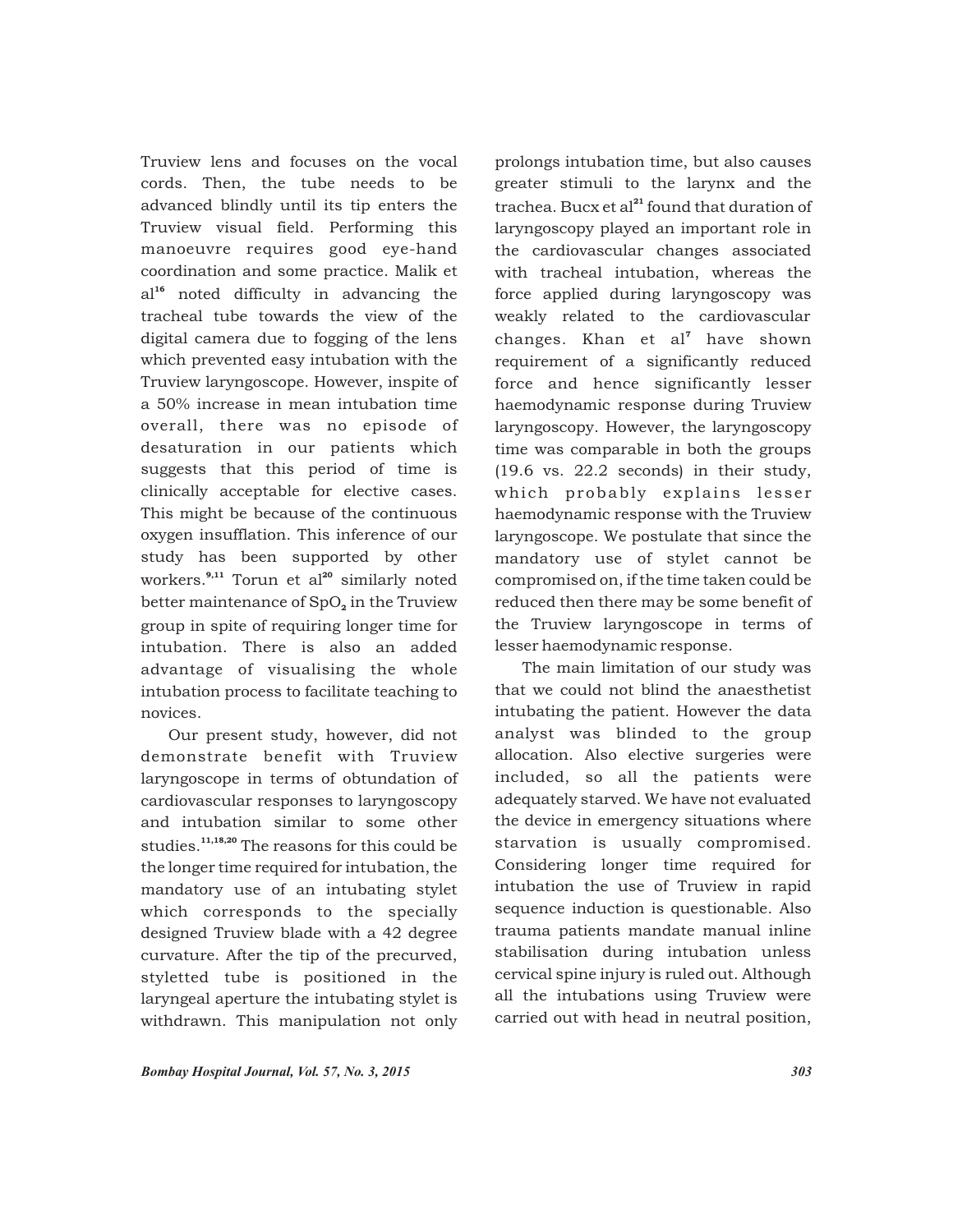in our set up with relatively inexperienced hands for this device we deferred from using it in compromised situations as safety of the patients is of prime importance. Further studies need to be carried out in difficult scenarios.

# Conclusion

Truview laryngoscope provides better glottic view as compared to Macintosh laryngoscope with similar changes in haemodynamic parameters. However, longer time is needed to intubate and achieve effective ventilation. Being a complex equipment, sometimes technical problems can arise which may necessitate another attempt. The maintenance of oxygen saturation throughout the intubation process by the oxygen insufflation system is an added advantage. The incidence of intubation related complications are relatively minor and can be avoided by exerting more care.

### References

- 1. Macintosh RR. A new laryngoscope. *Lancet* 1943; 241(6233): 205.
- 2. Crosby ET, Cooper RM, Douglas MJ, Doyle DJ, Hung OR, Labrecque P, et al. The unanticipated difficult airway with recommendations for management. *Can J Anaesth* 1998; 45:757-76.
- 3. Tse JC, Rimm EB, Hussain A. Predicting difficult endotracheal intubation in surgical patients scheduled for general anesthesia: a prospective blind study. *Anesth Analg* 1995; 81:254-8.
- 4. Peterson GN, Domino KB, Caplan RA, Posner KL, Lee LA, Cheney FW. Management of the difficult airway: a closed claims analysis. *Anesthesiology*  2005; 103:33-39.
- 5. Domino KB, Posner KL, Caplan RA, Cheney FW. Airway injury during anaesthesia. *Anesthesiology* 1999; 91:1703-1711.
- 6. Rai E, Ramamani, Jacob R. Truview EVO2 Laryngoscope. *J Anaesth Clin Pharmacol* 2009; 25(2):199-202.
- 7. Khan RM, Maroof M, Jain S, Khan FR, Madhu M. Truview EVO2 Vs Macintosh laryngoscopy: Study of cardiovascular responses and POGO scoring. *J Anaesth Clin Pharmacol* 2008; 24(3): 311-314.
- 8. Cormack RS, Lehane J. Dif?cult tracheal intubation in obstetrics. *Anaesthesia* 1984; 39:1105-11.
- 9. Li JB, Xiong YC, Wang XL, Fan XH, Li Y, Xu H, Ma Y, Deng XM. An evaluation of the Truview EVO2 laryngoscope. *Anaesthesia* 2007; 62:940- 943.
- 10. Singh I, Khaund A, Gupta A. Evaluation of Truview EVO2 Laryngoscope in Anticipated Difficult Intubation - A comparison to Macintosh laryngoscope. *Indian J Anaesth* 2009; 53 (2):164-168.
- 11. Kumar N, Lamba K, Ratra M. A Randomised Study of Macintosh, Mccoy and Truview EVO2 Laryngoscopes in the Intubation Scenario: Comparison. *J Anaesth Clin Pharmacol* 2010; 26(1):64-68.
- 12. Tutuncu AC, Kaya G, Tunali Y, Altintas F, Dilmen OK. A comparison of the Truview EVO2 and Macintosh laryngoscope blades. *Clinics* 2011; 66(4):709-711.
- 13. Sun DA, Warriner CB, Parsons DG, Klein R, Umedaly HS, Moult M. The GlideScope Video Laryngoscope: a randomized clinical trial in 200 patients. *Br J Anaesth* 2005; 94(3):381-384.
- 14. Enomoto Y, Asai T, Arai T, Kamishima K, Okuda Y. Pentax-AWS, a new videolaryngoscope, is more effective than the Macintosh laryngoscope for tracheal intubation in patients with restricted neck movements: a randomized comparative study. *Br J Anaesth* 2008; 100 (4):544-548.
- 15. Maharaj CH, O'Croinin D, Curley G, Harte BH, Laffey JG. A comparison of tracheal intubation using the Airtraq or the Macintosh laryngoscope in routine airway management: a randomised, controlled clinical trial. *Anaesthesia* 2006; 61: 1093-1099.
- 16. Malik MA, Maharaj CH, Harte BH, Laffey JG. Comparison of Macintosh, Truview EVO2, Glidescope and Airwayscope laryngoscope use in patients with cervical spine immobilization. *Br J Anaesth* 2008; 101(5):723-730.
- 17. Xue FS, Yuan YJ, Liu JH. A possible explanation for cricoid pressure to improve the laryngeal

*304 Bombay Hospital Journal, Vol. 57, No. 3, 2015*